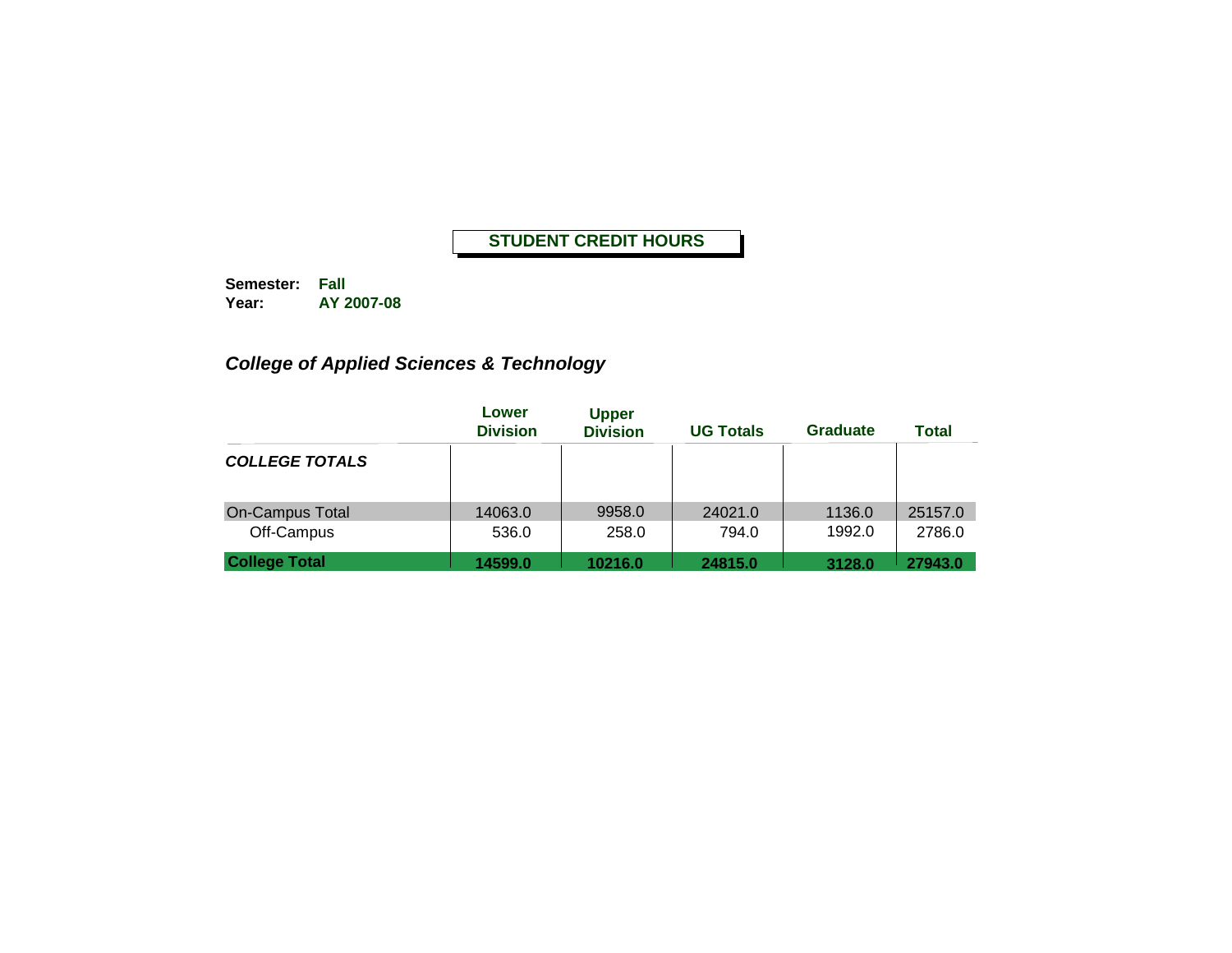**Semester: Fall Year: AY 2007-08**

*College of Architecture & Planning*

|                        | Lower<br><b>Division</b> | <b>Upper</b><br><b>Division</b> | <b>UG Totals</b> | <b>Graduate</b> | <b>Total</b> |
|------------------------|--------------------------|---------------------------------|------------------|-----------------|--------------|
| <b>COLLEGE TOTALS</b>  |                          |                                 |                  |                 |              |
| <b>On-Campus Total</b> | 3158.0                   | 3317.0                          | 6475.0           | 1517.0          | 7992.0       |
| Off-Campus             | 0.0                      | 0.0                             | 0.0              | 0.0             | 0.0          |
| <b>College Total</b>   | 3158.0                   | 3317.0                          | 6475.0           | 1517.0          | 7992.0       |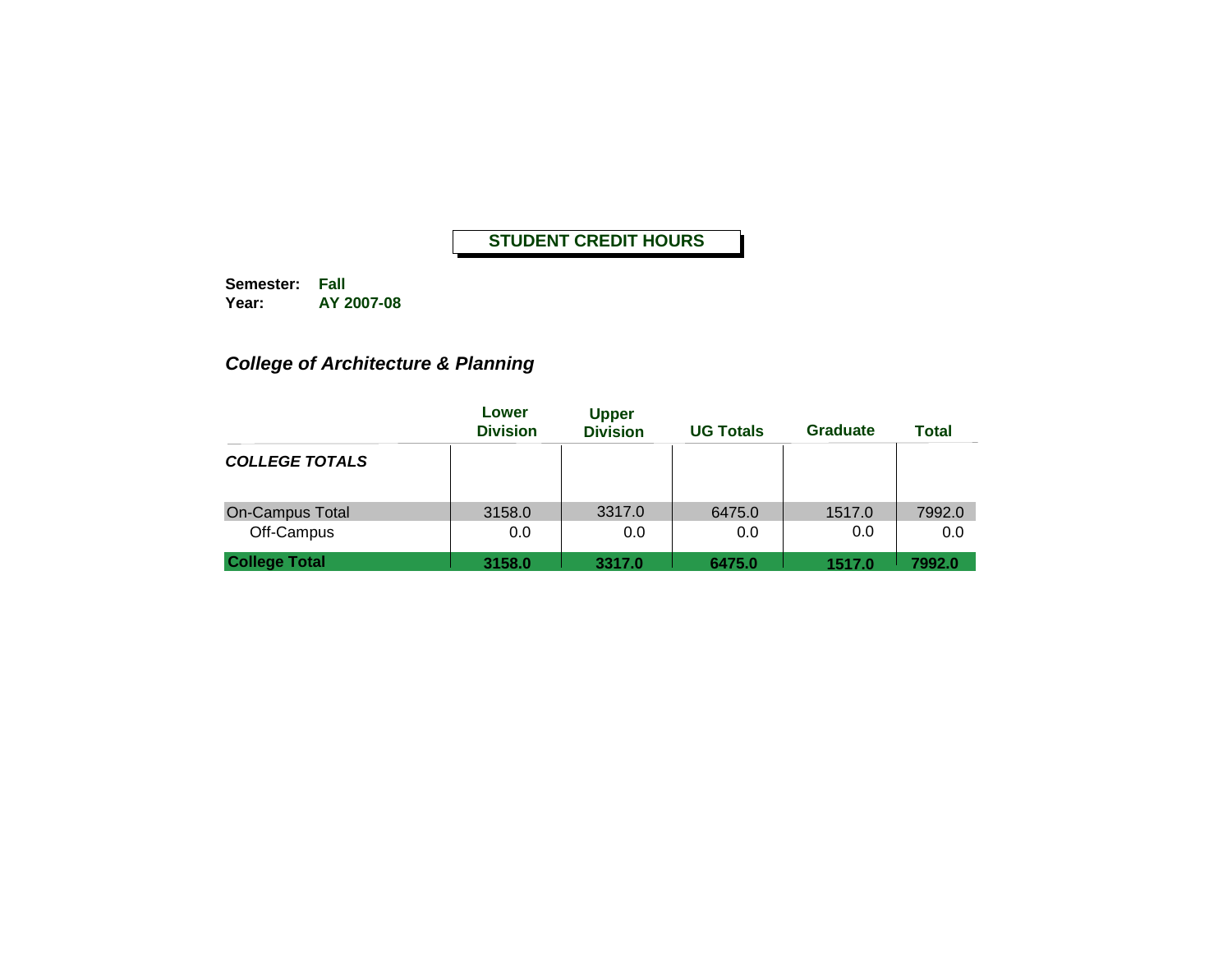**Semester: Fall Year: AY 2007-08**

# *College of Business*

|                        | Lower<br><b>Division</b> | <b>Upper</b><br><b>Division</b> | <b>UG Totals</b> | <b>Graduate</b> | <b>Total</b> |
|------------------------|--------------------------|---------------------------------|------------------|-----------------|--------------|
| <b>COLLEGE TOTALS</b>  |                          |                                 |                  |                 |              |
| <b>On-Campus Total</b> | 12387.0                  | 10801.0                         | 23188.0          | 819.0           | 24007.0      |
| Off-Campus             | 1500.0                   | 204.0                           | 1704.0           | 663.0           | 2367.0       |
| <b>College Total</b>   | 13887.0                  | 11005.0                         | 24892.0          | 1482.0          | 26374.0      |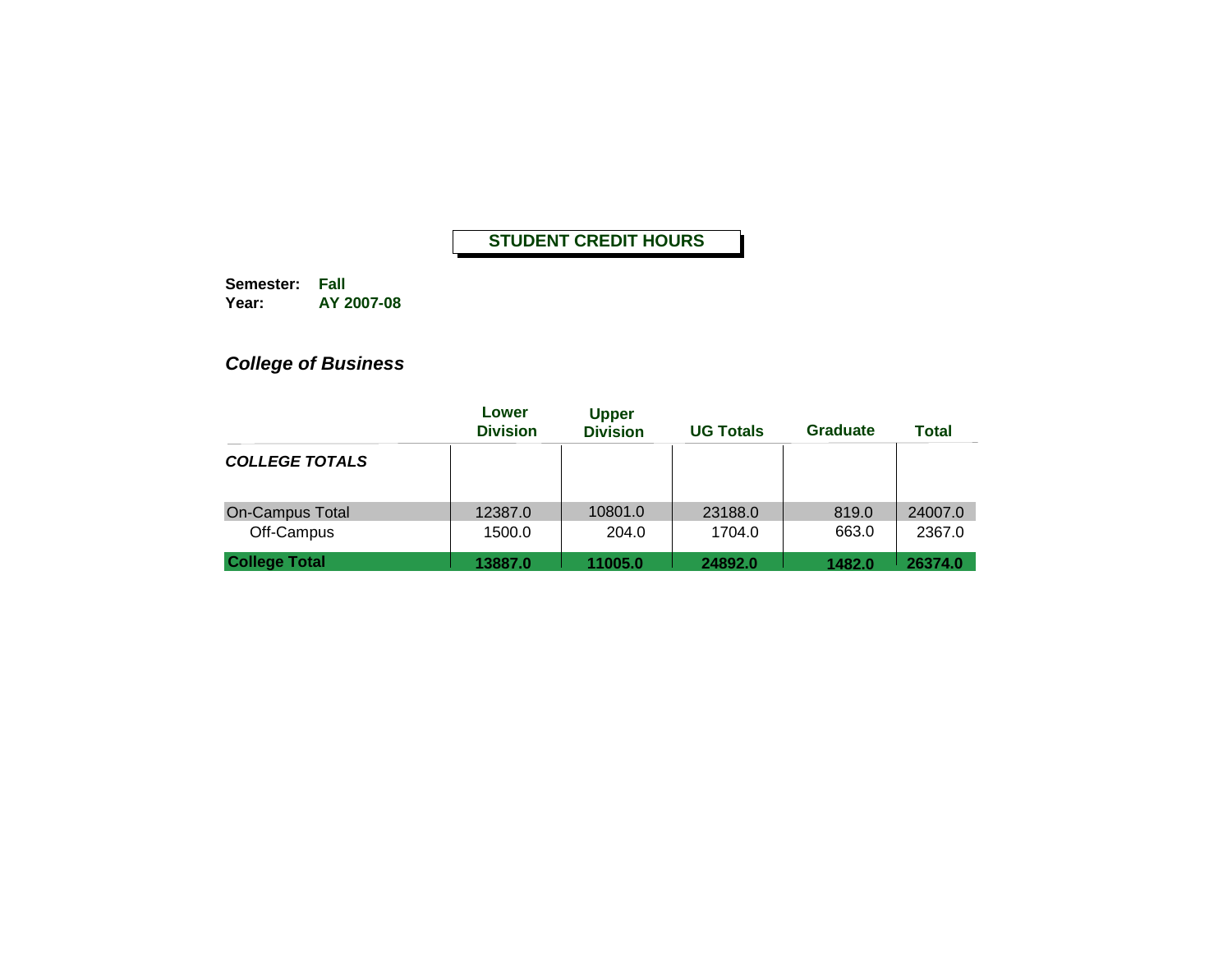**Semester: Fall Year: AY 2007-08**

## *College of Communication, Information, & Media*

|                        | Lower<br><b>Division</b> | <b>Upper</b><br><b>Division</b> | <b>UG Totals</b> | <b>Graduate</b> | <b>Total</b> |
|------------------------|--------------------------|---------------------------------|------------------|-----------------|--------------|
| <b>COLLEGE TOTALS</b>  |                          |                                 |                  |                 |              |
| <b>On-Campus Total</b> | 9960.0                   | 6010.0                          | 15970.0          | 1450.0          | 17420.0      |
| Off-Campus             | 873.0                    | 253.0                           | 1126.0           | 45.0            | 1171.0       |
| <b>College Total</b>   | 10833.0                  | 6263.0                          | 17096.0          | 1495.0          | 18591.0      |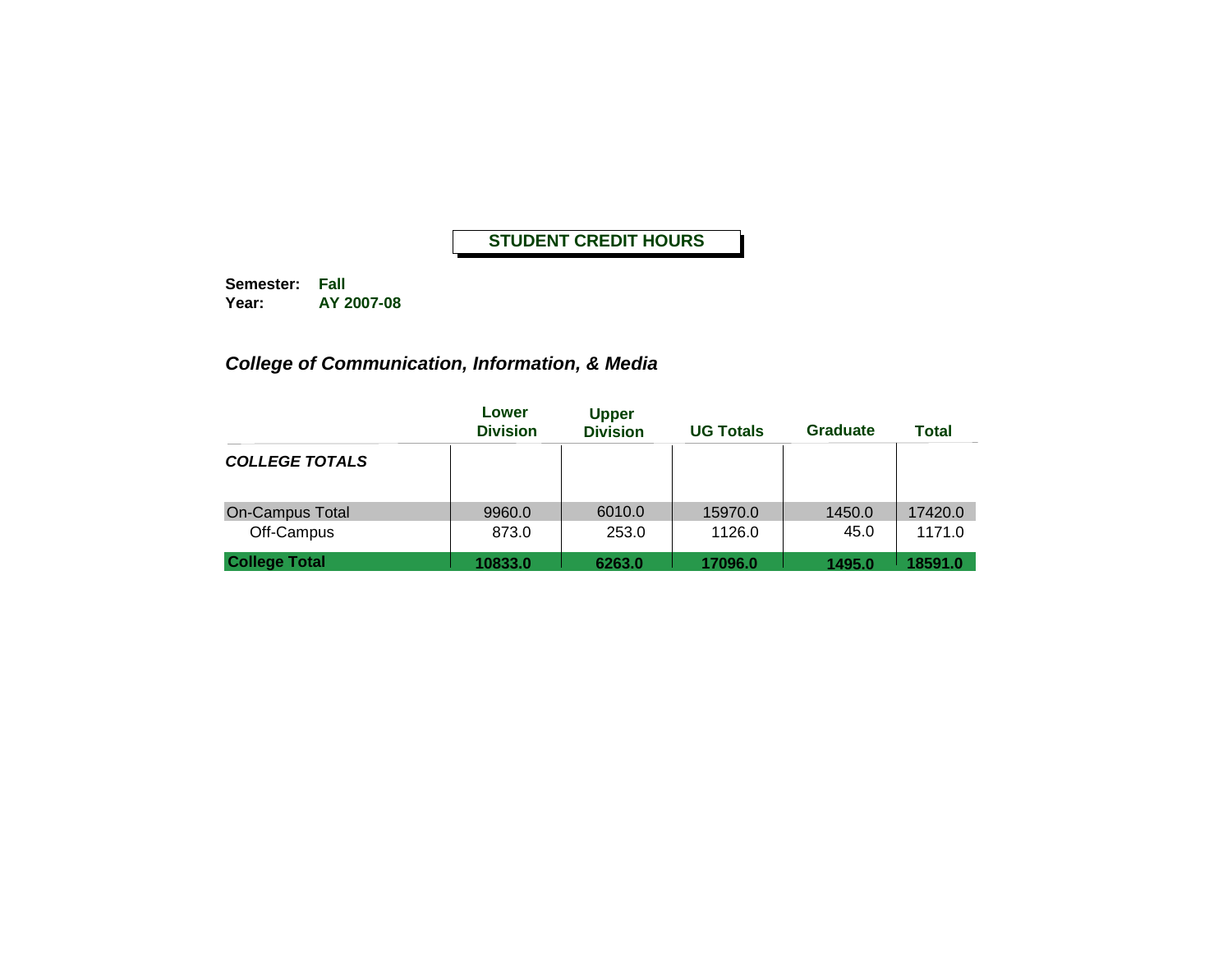**Semester: Fall Year: AY 2007-08**

# *College of Fine Arts*

|                        | Lower<br><b>Division</b> | <b>Upper</b><br><b>Division</b> | <b>UG Totals</b> | <b>Graduate</b> | <b>Total</b> |
|------------------------|--------------------------|---------------------------------|------------------|-----------------|--------------|
| <b>COLLEGE TOTALS</b>  |                          |                                 |                  |                 |              |
| <b>On-Campus Total</b> | 13875.0                  | 4387.5                          | 18262.5          | 861.0           | 19123.5      |
| Off-Campus             | 780.0                    | 45.0                            | 825.0            | 0.0             | 825.0        |
| <b>College Total</b>   | 14655.0                  | 4432.5                          | 19087.5          | 861.0           | 19948.5      |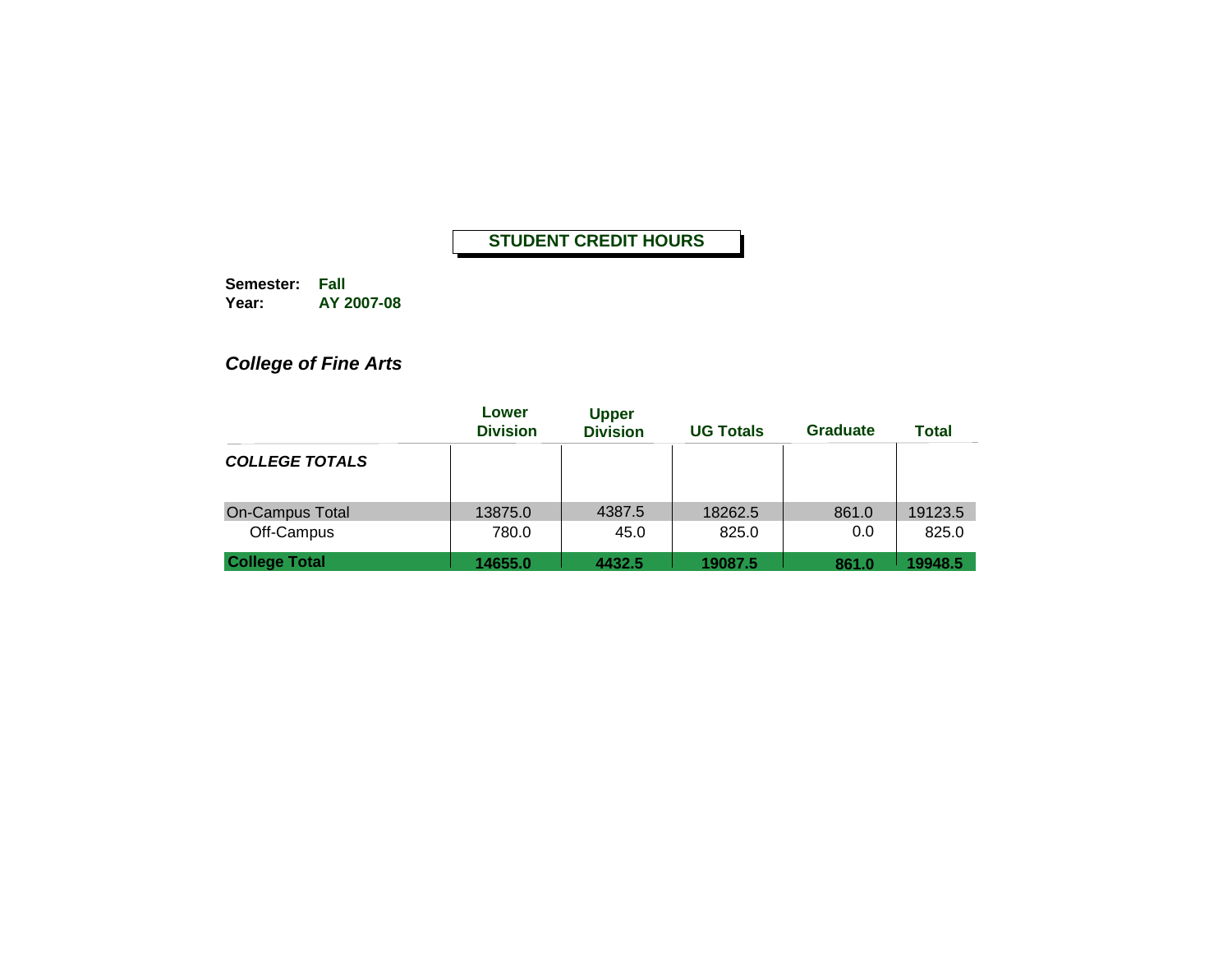**Semester: Fall Year: AY 2007-08**

## *College of Sciences and Humanities*

|                       | Lower<br><b>Division</b> | <b>Upper</b><br><b>Division</b> | <b>UG Totals</b> | <b>Graduate</b> | <b>Total</b> |
|-----------------------|--------------------------|---------------------------------|------------------|-----------------|--------------|
| <b>COLLEGE TOTALS</b> |                          |                                 |                  |                 |              |
| On-Campus Total       | 99397.0                  | 18539.0                         | 117936.0         | 5248.0          | 123184.0     |
| Off-Campus            | 10386.0                  | 2172.0                          | 12558.0          | 63.0            | 12621.0      |
| <b>College Total</b>  | 109783.0                 | 20711.0                         | 130494.0         | 5311.0          | 135805.0     |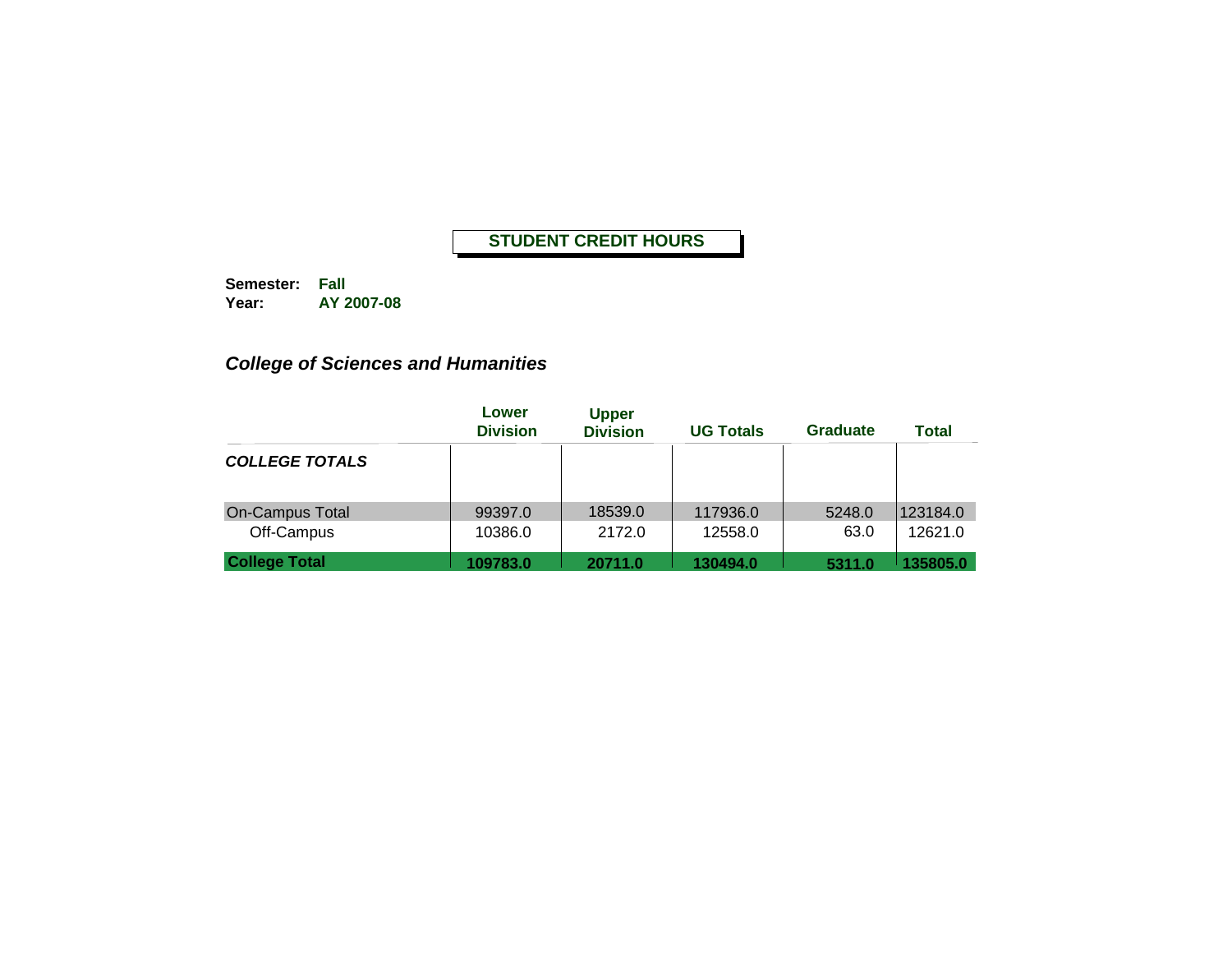**Semester: Fall Year: AY 2007-08**

### *Interdepartmental*

|                        | Lower<br><b>Division</b> | <b>Upper</b><br><b>Division</b> | <b>UG Totals</b> | <b>Graduate</b> | <b>Total</b> |
|------------------------|--------------------------|---------------------------------|------------------|-----------------|--------------|
| <b>COLLEGE TOTALS</b>  |                          |                                 |                  |                 |              |
| <b>On-Campus Total</b> | 630.0                    | 429.0                           | 1059.0           | 0.0             | 1059.0       |
| Off-Campus             | 0.0                      | 36.0                            | 36.0             | 0.0             | 36.0         |
| <b>College Total</b>   | 630.0                    | 465.0                           | 1095.0           | 0.0             | 1095.0       |